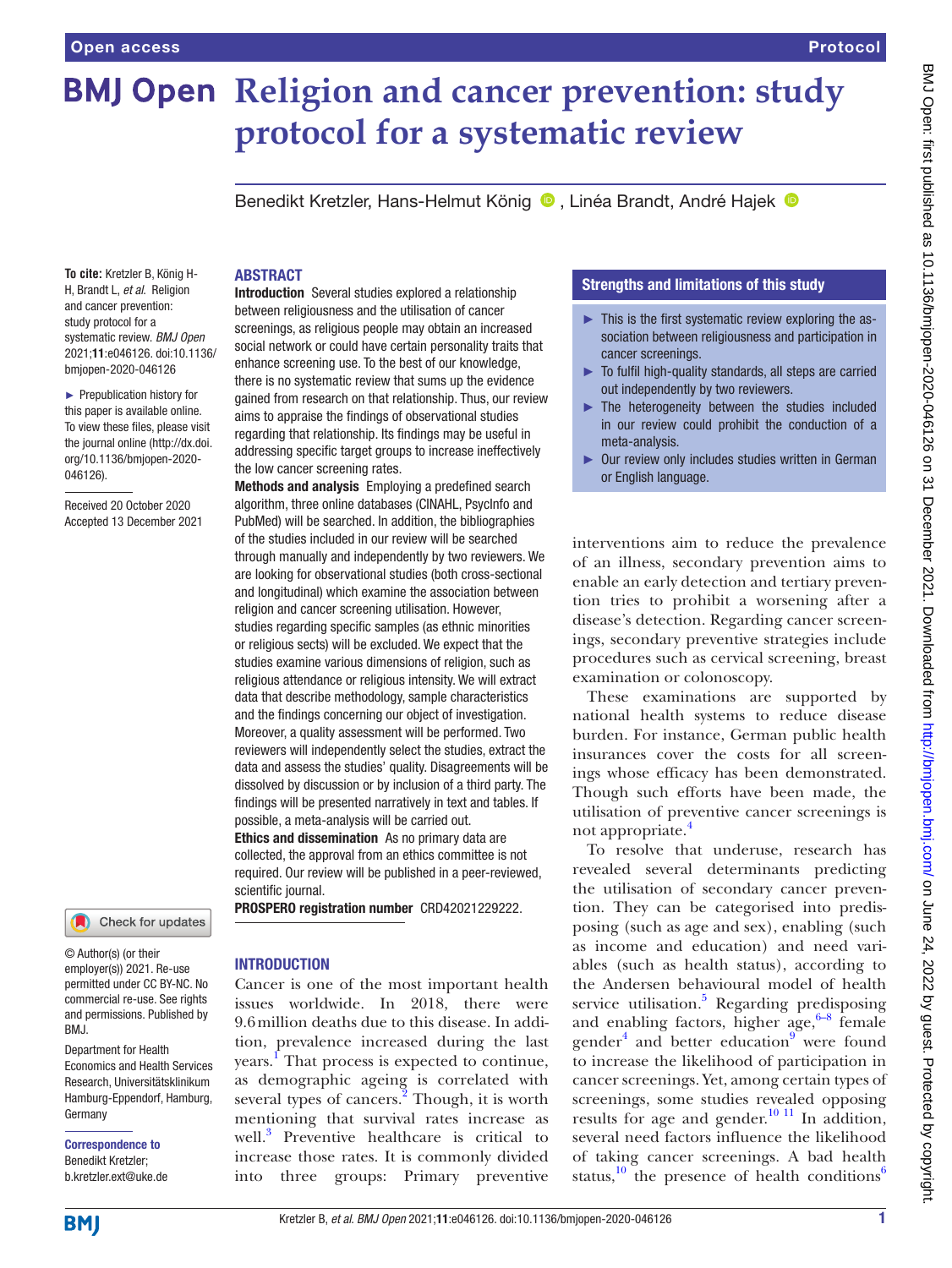and the occurrence of cancer in one's family $12$  were positively related to screening participation.

However, social factors can also influence preventive healthcare utilisation. Prior research has shown that there is a positive association between religiousness and the utilisation of preventive cancer screenings. $613-21$  Hereby, religion is usually operationalised as religious denomination, religiousness and religious attendance. This somewhat matches the classification of religion established by  $Glock<sub>1</sub><sup>22</sup>$  with religious denomination representing the 'belief' dimension, religiosity the 'feeling' aspect and religious attendance the 'practice' dimension. There are various pathways which could explain that relationship. First, religion could increase one's sensitivity towards one's own body, as a positive association between spirituality and healthy behaviours has been revealed by previous studies.[23 24](#page-4-3) Second, a religious community could provide social support, which helps their members to take care of themselves. Such a church-based support is also positively related to a healthy lifestyle.<sup>[25](#page-4-4)</sup> Third, people who regularly participate in religious activities could have certain traits that promote the uptake of preventive screenings. For example, religious attendance is positively related with conscientiousness<sup>26</sup> which is in turn positively related to participation in cancer screenings. $27$  On the other hand, some studies do not reveal a significant association for outstandingly religious people, $^{21}$  who tend to have some fatalistic beliefs about health issues and, therefore, do not perceive a high impact of traditional medical procedures[.28](#page-4-8) All in all, it seems that religion could be both beneficial and inhibitive to healthcare use, so that investigations concerning this matter need to consider other factors, such as its intensity, as well: a higher importance of religion in one's life is related to factors which were shown to increase the use of health services, such as social support, the sensitivity towards one's own body and healthy behaviours but could also lead to a decreasing belief in the usefulness of traditional medicine. To clarify the relevance of these pathways, it could be helpful to synthesise the evidence from studies which examine the role of religion and specifically its intensity on the use of cancer screening. Moreover, the importance and even the direction of the pathways introduced above could also considerably vary between countries. For example, religion may play a bigger role in American healthcare than in its European counterpart, $29$  which would strengthen its role in healthcare utilisation and nearby interventions. Finally, cancer care may also be specifically related to religion, as previous studies particularly stress the spiritual dimension of cancer care,  $\frac{30}{30}$  $\frac{30}{30}$  $\frac{30}{30}$  which, on the other hand, is also meaningful to care in general. $31$  All in all, it seems reasonable to assume that cancer screenings are related to religion as well, but direction and intensity of this relationship are not self-evident.

Therefore, there are also some reviews on the association between religion and cancer screenings: on the one hand, religion was identified as a potential barrier to breast cancer screening utilisation in low-income and

middle-income countries. $32-34$  Hereby, it was interpreted as a mediator between upholding traditional cultural beliefs and the use of preventive medicine.<sup>[34](#page-4-13)</sup> On the other hand, a review on faith-based interventions revealed that they can increase the knowledge about cancer screenings.[35](#page-4-14) Thus, all these works focus on specific regions. To the best of our knowledge, there is no review that solely focuses on all studies on the influence of religion on cancer screening utilisation. Regarding the different results, an overview on findings concerning this association could identify individuals at risk for low screening rates and hereby lay the groundwork for interventions related to religion that would assist in increasing the ineffectively low screening rates.

Thus, the aim of this systematic review is to summarise the quantitative evidence on the association between religion and cancer screening utilisation. We abstained from including studies that were using other research methods, such as qualitative ones, because they tend to differ widely in their approaches by which they assess potential associations between different factors. Through this, synthesising the evidence that was gained from the papers which we considered for our review would require additional and specific methods besides the ones we already have to apply to synthesise the results that were gained through quantitative approaches. Furthermore, the latter designs are more likely to produce results which can be generalised and also measure the strength of an association. Regarding the organisational and social aspects of religion, which were underlined by recent research that regarded religion's relationship to health outcomes, $36$  we decided to solely focus on this construct, and to exclude spirituality as long as it is not related to religion, as it does not include these kinds of aspects. That separation may also be justified by the social aspect, which is more present in religion than in spirituality, and which was found to be significantly related to religion's influence on health-related outcomes.<sup>36</sup> We expect different aspects of religion to be represented among the evidence found on its association to cancer screenings, such as its intensity<sup>15</sup> or religious attendance.<sup>[21](#page-4-7)</sup> Both these variables may enhance screening use due to the pathways which we described above.

Such a review could help to increase the quite low screening rates,<sup>[4](#page-3-3)</sup> for example, by identifying populations who are at risk of underuse. This especially affects the lack of knowledge, which is among the most important barriers to screening uptake $8$  and can at least partly be reduced by a stronger orientation towards religion.<sup>[35](#page-4-14)</sup> With the evidence gained from this review, intervention designers could judge whether religious locations or religious people are appropriate target places or populations for certain actions, for example, whether information campaigns could take place in churches or whether highly religious people need to be more addressed by interventions.

Our review could assist in identifying groups that are at risk of underusing cancer screenings, or in exploring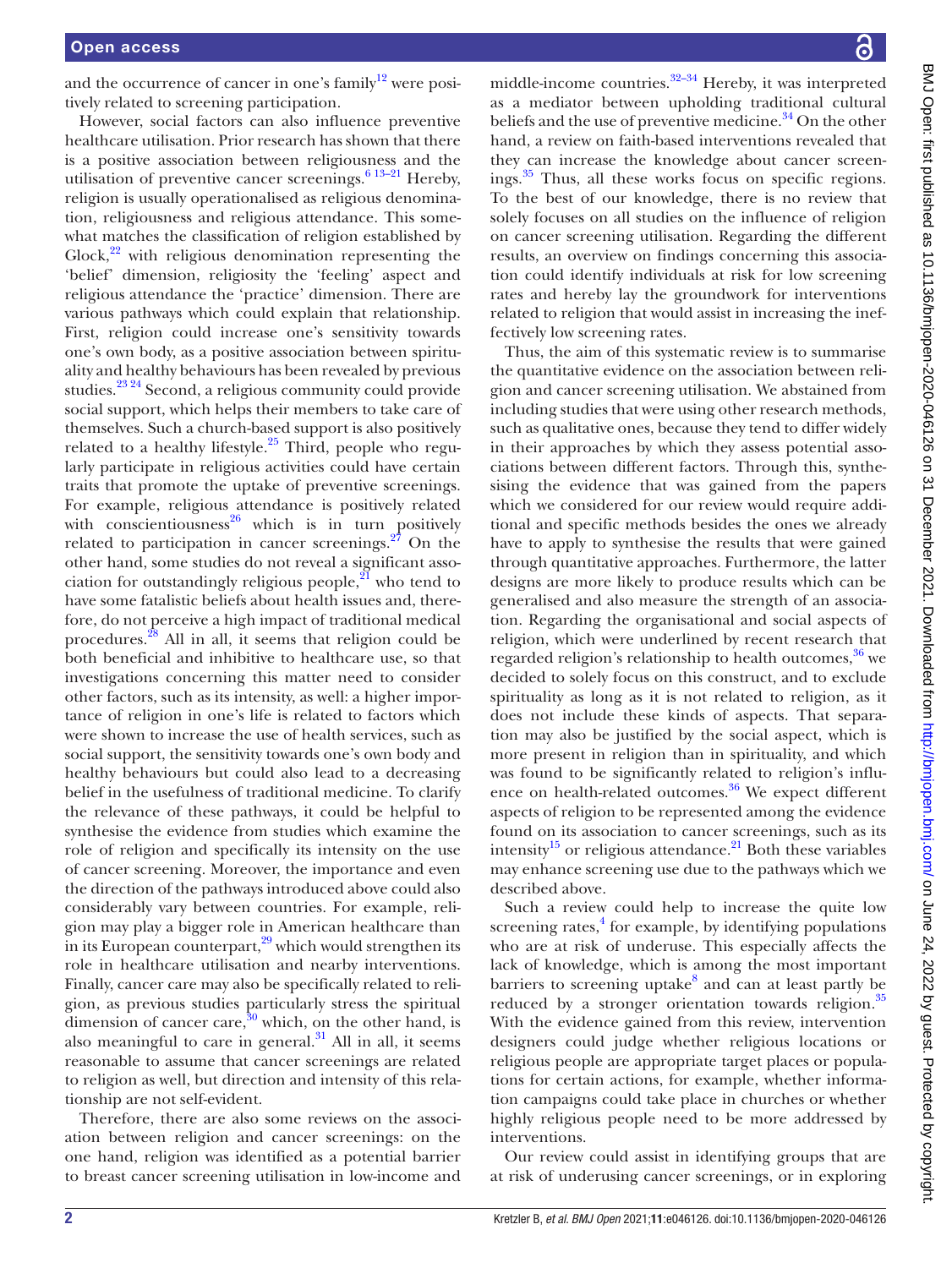research gaps, such as a lack of longitudinal studies. In addition, as a quality assessment will be performed, so that possible quality limitations could be revealed.

### METHODS AND ANALYSIS

This protocol is conducted under consideration of the Preferred Reporting Items for Systematic Reviews and Meta-Analyses (PRISMA) Protocols guidelines.<sup>37</sup> It is registered to the International Prospective Register of Systematic Reviews (PROSPERO).

#### Eligibility criteria

We will introduce our inclusion and exclusion criteria in the following two sections. Ahead of defining our final criteria, we will undertake a pretest. Therefore, a sample of 100 articles will be rated for eligibility. If necessary, we will modify our eligibility criteria.

#### Inclusion criteria

We will include:

- $\blacktriangleright$  quantitative studies reporting the association between religion (confession, engagement or importance of religion) and cancer screening.
- ► studies published in scientific, peer-reviewed journals.

## Exclusion criteria

We will exclude:

- studies not considering the relationship between religion and cancer screening.
- studies exclusively examining a specific sample (eg, sects or ethnic minorities), as the aim of our review is to summarise the existing evidence on the general association between religion and cancer screening utilisation and not to study how it turns out to be in specific groups.
- study design not observational, as we aim to conduct a quantitative review.
- studies not published in German or English.
- studies not published in scientific, peer-reviewed journals.

Three leading medical and psychological online databases (CINAHL, PsycInfo and PubMed) will be searched in June 2020. While some guidelines (such as the Cochrane Guidelines) $38$  recommend to include grey literature, we decided to exclude such literature in order to ensure a certain quality. Therefore, we only included peer-reviewed articles. We also abstained from using databases that do not account for the quality of the materials included, such as Google Scholar. Before submitting the final systematic review, the results will be updated, so that an up-to-date version is submitted. To identify eligible articles, a predefined search algorithm will be used. For further information, please see [table](#page-2-0) 1. There are no restrictions regarding the year of the articles. Two reviewers will manually and independently scan the references from the articles included in our review.

<span id="page-2-0"></span>

| <b>Table 1</b> | Search strategy (PubMed)                                                                               |
|----------------|--------------------------------------------------------------------------------------------------------|
| 1              | Religio* <sub>[Title</sub> /Abstract]                                                                  |
| $\overline{2}$ | Faith[Title/Abstract]                                                                                  |
| З              | Spiritualit*[Title/Abstract]                                                                           |
| $\overline{4}$ | #1 OR #2 OR #3                                                                                         |
| 5              | Preventive health care [Title/Abstract]                                                                |
| 6              | Preventive health service*[Title/Abstract]                                                             |
| 7              | Cancer screening[Title/Abstract]                                                                       |
| 8              | Melanoma screening[Title/Abstract]                                                                     |
| 9              | Colonoscopy Title/Abstract]                                                                            |
| 10             | Pap[Title/Abstract]                                                                                    |
| 11             | Mammography Title/Abstract]                                                                            |
| 12             | FOBT[Title/Abstract]                                                                                   |
| 13             | Guaiac <sub>[Title</sub> /Abstract]                                                                    |
| 14             | CRC screening[Title/Abstract]                                                                          |
| 15             | Cervical screening[Title/Abstract]                                                                     |
| 16             | Breast exam <sub>[Title/Abstract]</sub>                                                                |
| 17             | Flexible sigmoidoscopy [Title/Abstract]                                                                |
| 18             | PSA <sub>[Title</sub> /Abstract]                                                                       |
| 19             | #5 OR #6 OR #7 OR #8 OR #9 OR #10 OR #11 OR<br>#12 OR #12 OR #13 OR #14 OR #15 OR #16 OR<br>#17 OR #18 |
| 20             | #3 AND #19                                                                                             |

# Data management

Articles will be organised using EndNote V.20. If the heterogeneity between the study allows carrying out a meta-analysis, ((1) association between religious affiliation and use of cancer screenings, (2) association between religious intensity and use of cancer screenings, (3) association between religious attendance and use of cancer screenings), StataMP V.17.0 or RevMan V.5 will be used to do so. The outcome of a meta-analysis would be the utilisation of cancer screening. As there are several screening types, such as colonoscopy or mammograms, it could both be reasonable to consider all types of screenings or a specific one as the dependent variable. Our choice will mainly depend on the frequency by which the studies included in our review assess a specific procedure.

#### Study selection process

After searching the electronic databases and scanning the results they have provided, the articles will be rated for inclusion or exclusion in a two-step process that relies on the criteria specified in sections 2.2 and 2.3 during both stages. It will be carried out independently by two reviewers (BK and LB): first, titles and abstracts will be screened; second, if necessary, the full texts will be screened. Disagreements will be solved by discussion or by including a third party (AH).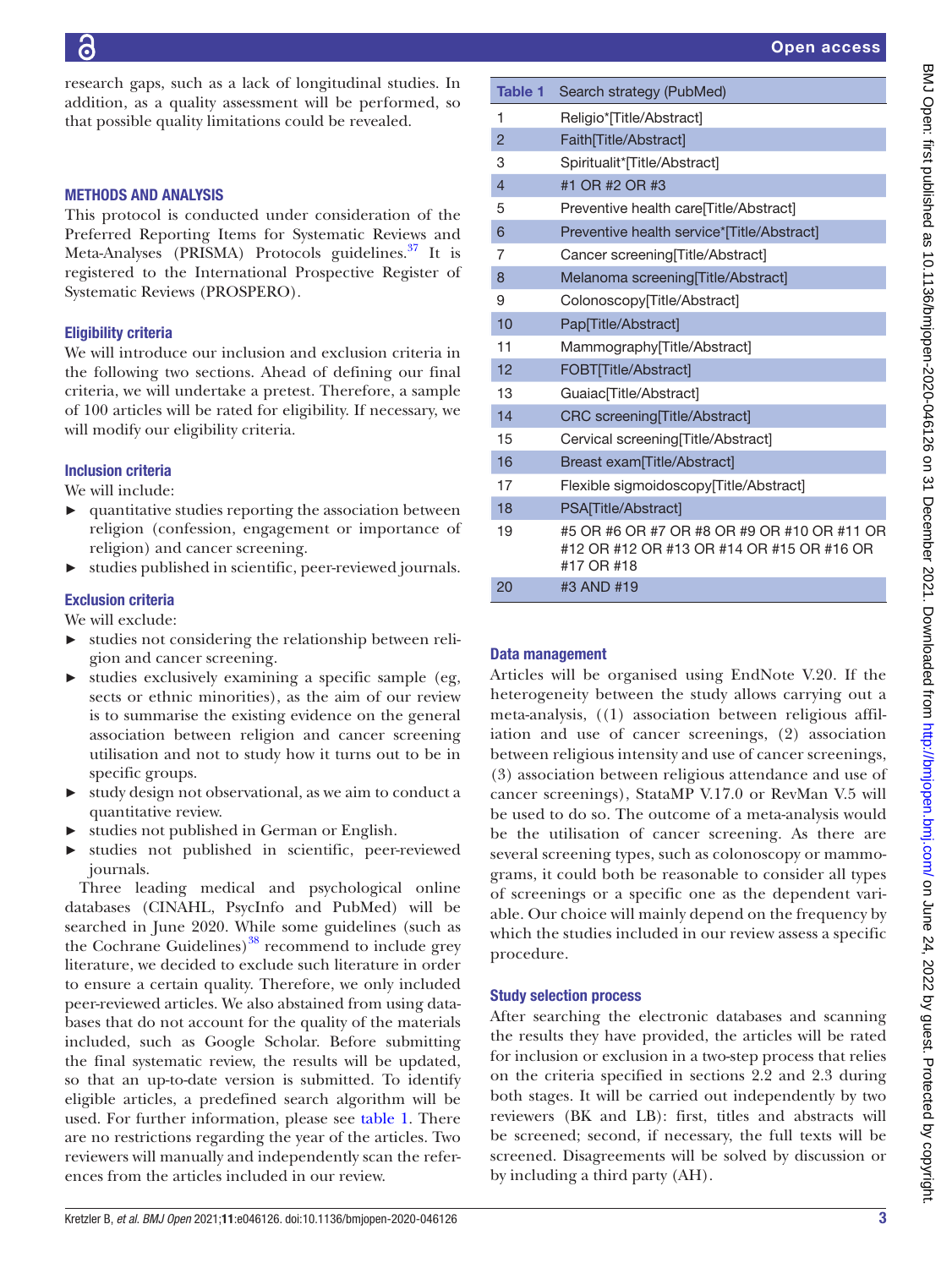#### Open access

#### Data collection process and data items

Two reviewers (BK and LB) will extract the data: one will summarise the most important characteristics, the other one will perform a cross-check. Once more, if disagreements occur, they will be dissolved by discussion or by contacting a third party (AH). In case of ambiguity, the authors will be contacted. The following data will be extracted: study design, sample characteristics, measurements, statistical analysis and findings concerning the association between religion and cancer screening. This procedure is based on the requirements from the PRISMA guidelines.

#### Assessment of study quality

We rely on the quality assessment tool for healthcarerelated studies from Hohls *et al* and Stuhldreher *et al*. [39 40](#page-4-19) Two reviewers (BK and LB) will rate the studies' quality. Again, disagreements will be resolved through discussion or together with a third person (AH).

#### Data synthesis

The study identification process will be illustrated employing a PRISMA flowchart. The results will be presented in both text and tables. If possible, our findings will be categorised by cancer screening (eg, mammography, colorectal screening) or by religious group (eg, Christians, Muslims).

We will conduct a meta-analysis, if applicable. This mostly depends on the degree of heterogeneity between the studies included in our review. If the I² test states that conducting meta-analysis is reasonable, this procedure will also be carried out by two authors (AH and BK). Random-effects or fixed-effects analyses grounded on inverse variance techniques will be applied. The results will also be displayed in ORs.

#### Patient and public involvement statement

The present protocol did not involve individual patients or public agencies.

#### Strengths and limitations

To the best of our knowledge, this is the first systematic review regarding the association between religion and participation in cancer screenings. It will fulfil highquality standards, as it is performed independently by two reviewers. Finally, several types of cancer screening are included.

However, a potential weakness could be the heterogeneity between the studies listed in our review, which could prohibit the conduction of a meta-analysis. Moreover, it should be acknowledged that some studies (eg, grey literature) could be excluded. Nevertheless, only including peer-reviewed articles ensures a certain quality of the studies. In addition, our review will only include articles written in German or English language. Therefore, the articles that will be included may overrepresent Christian samples, as this is the most important religion in German-speaking and English-speaking countries. On the other hand, English is the most common language

in the scientific discourse, so that not only nationally related studies but studies from all around the world are published in it.

#### ETHICS AND DISSEMINATION

As no primary data are collected, the approval from an ethics committee is not required. Our review will be published in a peer-reviewed, scientific journal.

Contributors The study concept was developed by BK, H-HK, LB and AH. The manuscript of the protocol was drafted by BK and critically revised by H-HK, LB and AH. The search strategy was developed by BK, H-HK, LB and AH. Study selection, data extraction and quality assessment will be performed by BK and LB, with AH as a third party in case of disagreements. All authors have approved the final version of the manuscript.

**Funding** The authors have not declared a specific grant for this research from any funding agency in the public, commercial or not-for-profit sectors.

Competing interests None declared.

Patient and public involvement Patients and/or the public were not involved in the design, or conduct, or reporting, or dissemination plans of this research.

Patient consent for publication Not applicable.

Provenance and peer review Not commissioned; externally peer reviewed.

Open access This is an open access article distributed in accordance with the Creative Commons Attribution Non Commercial (CC BY-NC 4.0) license, which permits others to distribute, remix, adapt, build upon this work non-commercially, and license their derivative works on different terms, provided the original work is properly cited, appropriate credit is given, any changes made indicated, and the use is non-commercial. See: [http://creativecommons.org/licenses/by-nc/4.0/.](http://creativecommons.org/licenses/by-nc/4.0/)

#### ORCID iDs

Hans-Helmut König <http://orcid.org/0000-0001-5711-6862> André Hajek <http://orcid.org/0000-0002-6886-2745>

#### **REFERENCES**

- <span id="page-3-0"></span>1 Bray F, Ferlay J, Soerjomataram I, *et al*. Global cancer statistics 2018: GLOBOCAN estimates of incidence and mortality worldwide for 36 cancers in 185 countries. *[CA Cancer J Clin](http://dx.doi.org/10.3322/caac.21492)* 2018;68:394–424.
- <span id="page-3-1"></span>2 Robert-Koch-Institut. Gesellschaft der epidemiologischen Krebsregister in Deutschland e.V. Krebs in Deutschland 2007/2008, 2012. Available: [https://www.rki.de/DE/Content/Gesundheitsmonit](https://www.rki.de/DE/Content/Gesundheitsmonitoring/Gesundheitsberichterstattung/GBEDownloadsB/KID2012.pdf?__blob=publicationFile) [oring/Gesundheitsberichterstattung/GBEDownloadsB/KID2012.](https://www.rki.de/DE/Content/Gesundheitsmonitoring/Gesundheitsberichterstattung/GBEDownloadsB/KID2012.pdf?__blob=publicationFile) [pdf?\\_\\_blob=publicationFile](https://www.rki.de/DE/Content/Gesundheitsmonitoring/Gesundheitsberichterstattung/GBEDownloadsB/KID2012.pdf?__blob=publicationFile)
- <span id="page-3-2"></span>3 Barnes B, Kraywinkel K, Nowossadeck E, *et al*. Bericht zum Krebsgeschehen in Deutschland 2016, 2016. Available: [https://](https://edoc.rki.de/bitstream/handle/176904/3264/28oaKVmif0wDk.pdf?sequence=1&isAllowed=y) [edoc.rki.de/bitstream/handle/176904/3264/28oaKVmif0wDk.pdf?](https://edoc.rki.de/bitstream/handle/176904/3264/28oaKVmif0wDk.pdf?sequence=1&isAllowed=y) [sequence=1&isAllowed=y](https://edoc.rki.de/bitstream/handle/176904/3264/28oaKVmif0wDk.pdf?sequence=1&isAllowed=y)
- <span id="page-3-3"></span>4 Spuling S, Ziegelmann J, Wünsche J. Was tun wir für unsere Gesundheit? Gesundheitsverhalten in der zweiten Lebenshälfte. In: Mahne K, Wolff J, Simonson J, *et al*, eds. *Altern Im Wandel Zwei Jahrzehnte Deutscher Alterssurvey (DEAS)*. Berlin: Deutsches Zentrum für Altersfragen (DZA), 2016.
- <span id="page-3-4"></span>5 Andersen RM. Revisiting the behavioral model and access to medical care: does it matter? *[J Health Soc Behav](http://dx.doi.org/10.2307/2137284)* 1995;36:1–10.
- <span id="page-3-5"></span>6 Beydoun HA, Beydoun MA. Predictors of colorectal cancer screening behaviors among average-risk older adults in the United States. *[Cancer Causes Control](http://dx.doi.org/10.1007/s10552-007-9100-y)* 2008;19:339–59.
- 7 Hsia J, Kemper E, Kiefe C, *et al*. The importance of health insurance as a determinant of cancer screening: evidence from the women's health Initiative. *[Prev Med](http://dx.doi.org/10.1006/pmed.2000.0697)* 2000;31:261–70.
- <span id="page-3-7"></span>8 Saß A, Wurm S, Ziese T. Inanspruchnahmeverhalten. In: Böhm K, Tesch-Römer C, Ziese T, *et al*, eds. *Beiträge zur Gesundheitsberichterstattung des Bundes Gesundheit und Krankheit im alter*. Berlin, 2009.
- <span id="page-3-6"></span>Bremer P, Wübker A. Soziale Ungleichheit und Inanspruchnahme medizinischer und präventiver Leistungen in Deutschland: eine empirische Analyse. *Diskussionspapiere // Wirtschaftwissenschaftliche Fakultät, Universität Witten, Herdecke, No 20/*2011 2012.